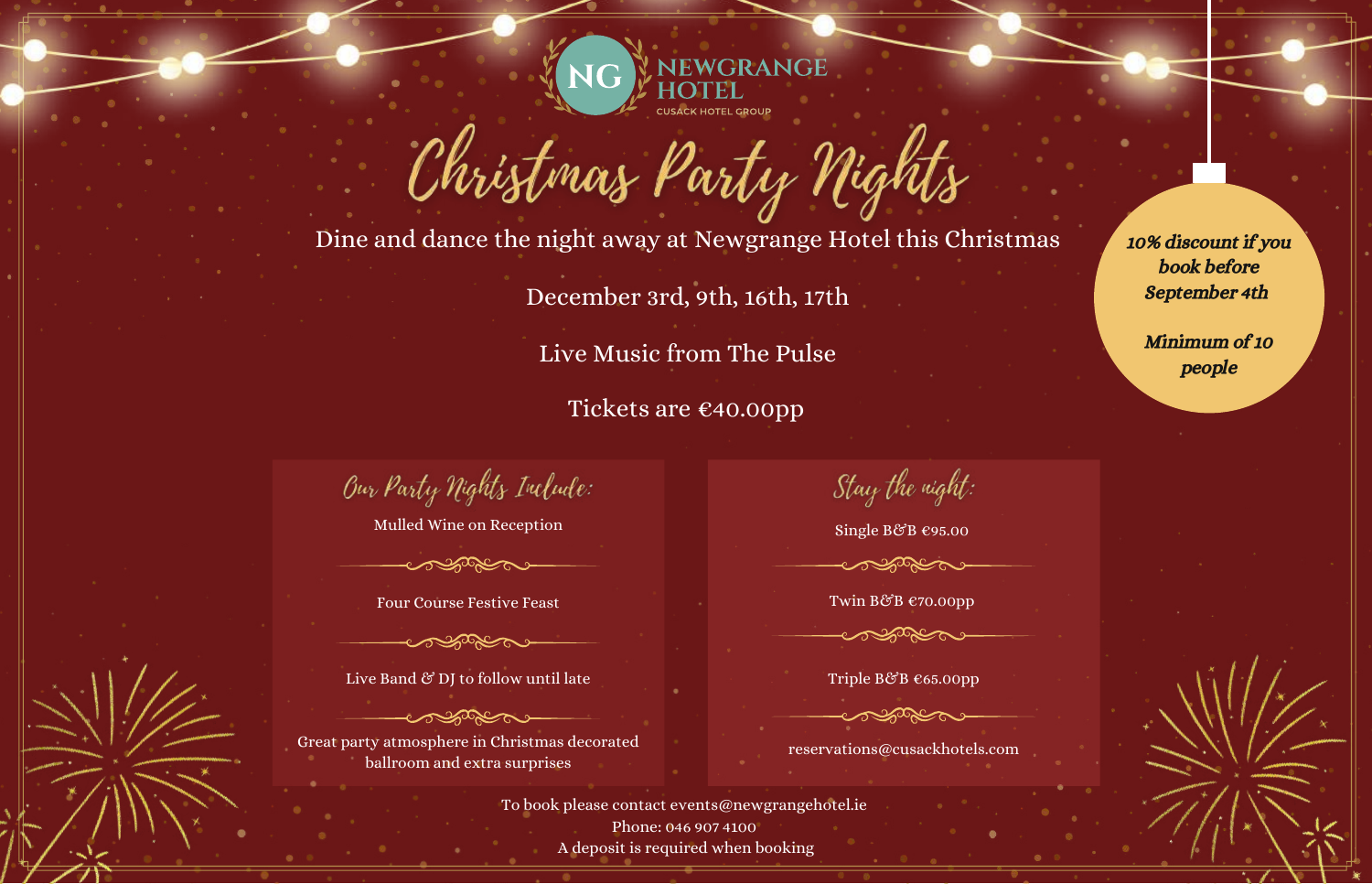



## **CHRISTMAS EVENING** MENU

### €27.00 Per Person With Glass of Prosecco - €30.00

#### **STARTERS**

Chef's Homemade Soup of the Day Freshly baked roll (1,79)

Traditional Caesar Salad Cos Lettuce, Bacon Bits & House Dressing (LS.4.10).

Chicken & Mushroom Vol au Vent 0,8,4,7300

#### MAINS

Roast Farmhouse Turkey & Glazed Ham Sage & Orion Stuffing served with Cranberry Sauce (16.79/2)

> Irish Atlantic Herb Crusted Salmon Served with a Lemon Butter Souce (142912)

Pan Fried Breast of Chicken Topped with Streaky Bocon Served with a Creamy Cracked Black Peppercorn Sauce (7936)

10oz Prime Irish Sirlain Steak, onions and mushrooms - €7 Supplement Served with a choice of souce (1,79.12)

> Oriental Vegetable Stir-Fry with Egg Noodles TL2.3.9343

## DESSERTS

Follow our

Apple Pie with Fresh Cream  $(1,3,7)$ 

> Profiteroles  $(1.8.7)$

Christmas Pudding & Custard  $(13.212)$ 

LUTIN X + ERCT **LAND # + SHILLE A + STARE #** + A DARKOWER A A NUTS V + CELERE TO A MUS





## **CHRISTMAS LUNCH**

EWGRANGE

 $1777$ 

OUR LUNCH MENU IS FOR A MINIMUM OF 10 PEOPLE FROM 12:30 PM - 3:00 PM 422:95 PER PERSON



HOMEMADE ROAST WINTER VEGETABLE SOUP WITH FREDRICKED GREAT VIRTUALS

**STARTERS** 

TRADITIONAL CAESAR SALAD WITH COS LETTUCK, BACON BITS & HOUSE DRESSING IT, J.A.100

GOLDEN FRIED BRIE WEDGES ON A BED OF CRANBERRY COMPOTE WITH A SEASONAL LEAP 1AU AD FL 7, 101

MAINS

ROAST FARMHOUSE TURKEY & GLAZED HAM UNIT & ONCN STUFFING SERVED WITH A BIGH ROUSTING GRANT CLACK LES

IRISH ATLANTIC HERB CRUSTED SALMON WITH CITRUS BELIEVE BLANC IS, A.P.R.SO-

> BREADED BREAST OF CHICKEN MANUS WITH CREAMY POWER SAUCE IS 2.8.526

SPINACH AND RICOTTA TORTELLINI IN A YEST TOMATO AND IM III, SAUCE CLUZULES

## DESSERTS

TRADITIONAL CHRISTMAS PUDDING WITH WANGLA ANGLA/REYCLESSE

CREAM FILLED MINI CHOUX BUNS WAS TOWN TRADITION AND FAILURE

5 - CENEALS INCLUDING GLUTIN 2 - CRUSTACEANS 3 - EGGS 4 - FISH S - PEANUTS 6- SOVABEAN 7 - DAIRY/MILK & - NUTS 9 - CELENY 10 - MUSTAKE 11 - SELAME 12 -<br>SULPHUR DICORDE 13 - LUPIN 14 - MOLLUSCS







Follow our<br>Instagram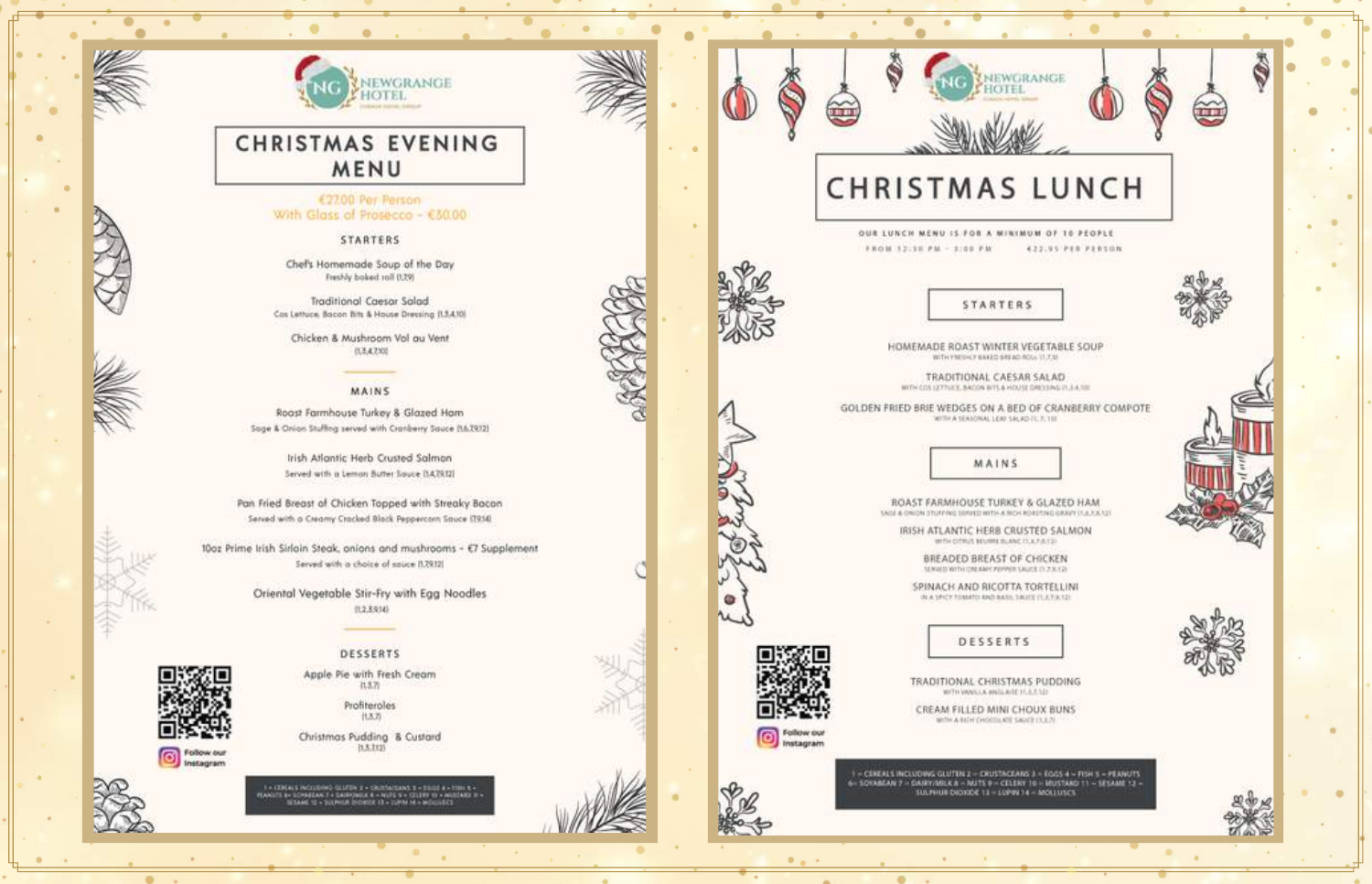# Festive Breaks at Newgrange Hotel

Take advantage of one of our incredible offers this festive season. With packages available for the whole family, romantic getaways, shopping sprees, or a night out on the town we have the perfect package for you.

Check into one of our well-appointed newly refurbished deluxe bedrooms and enjoy everything our hotel has to offer.



[BOOK](https://secure.newgrangehotel.ie/bookings/packages7) NOW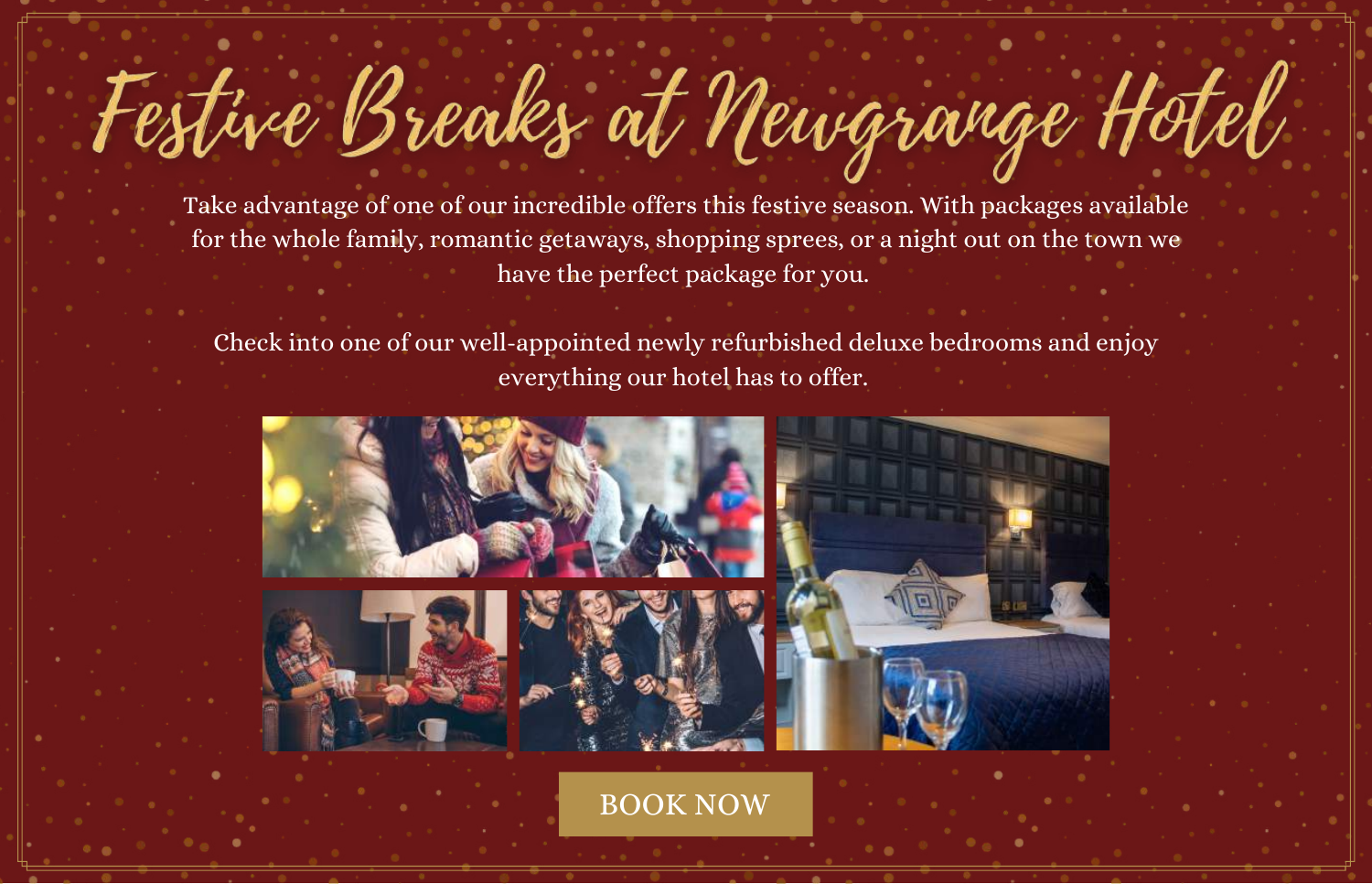Ring in the New Year at Newgrange Hotel

New Year's Eve

Package Includes:

Mulled Wine on Arrival Overnight in Luxury Bedroom & Full Irish Breakfast Four-Course Dining Experience Glass of Prosecco at Midnight

From only [€210.00](https://secure.newgrangehotel.ie/bookings/packages7)



To book please contact info@newgrangehotel.ie Phone: 046 907 4100